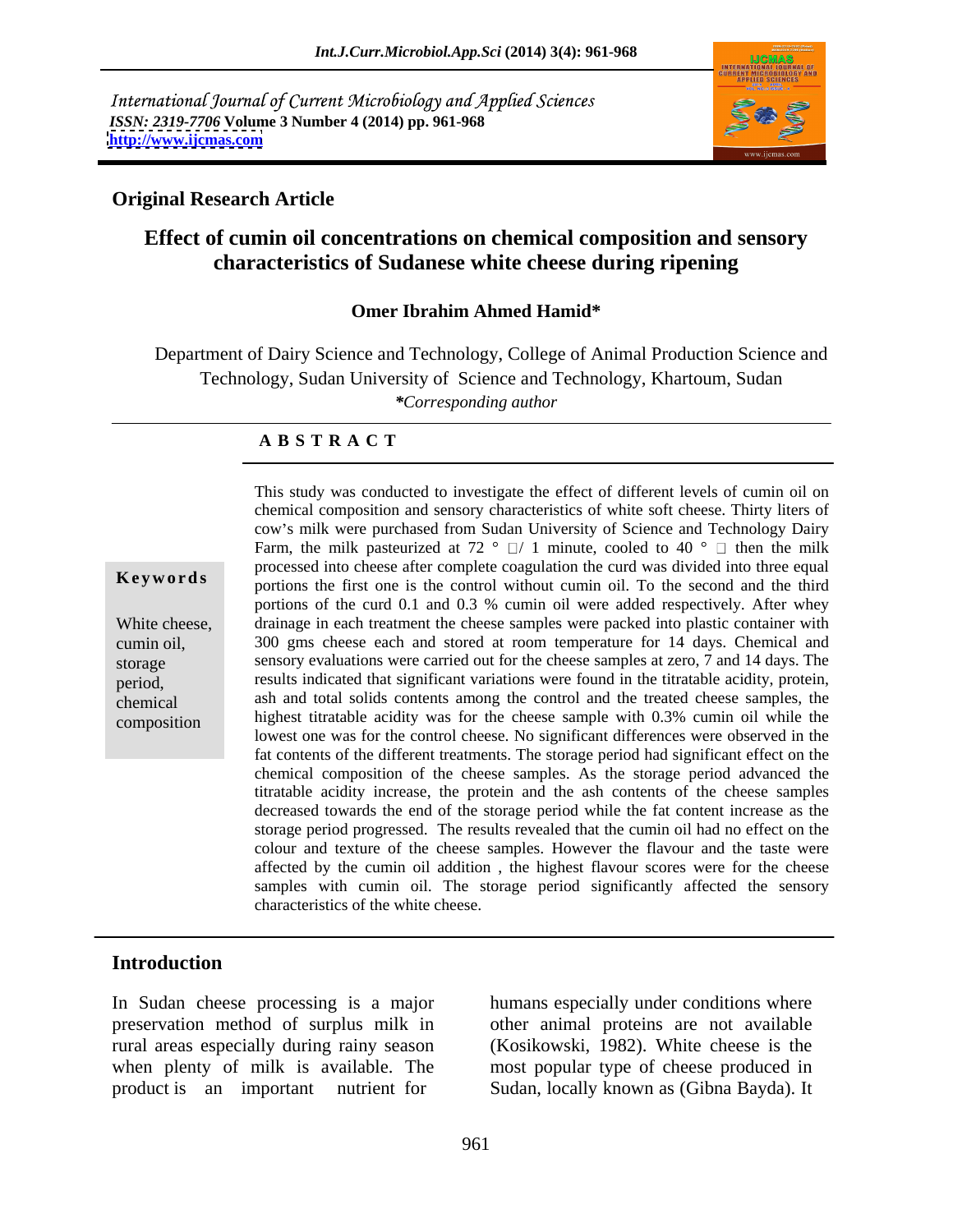filled with whey (El Oweni and Hamid, pressing. Ripening takes place while the cheese was submerged in whey (Osman, 1987). oil to Sudanese white cheese.

Its popularity has been increasing because of industrialization of its production. It is investigate the effect of different levels of manufactured from raw and pasteurizes cumin oil on the chemical composition milk, is salty and acidic in taste. The use and sensory characteristics of Sudanese of spices as food additives has been widely practiced since ancient times. Spices have a definite role to play in enhancing the taste and flavour of any food and are believed to have medicinal value. They have been used in a large number of medicinal preparations for the treatment of several disorders, particularly of the digestive system (Muthamma et al., Materials 2008).The black cumin seeds (*Nigella Sativa* L.), contain more than hundred different volatile components depending on the way and the region of cultivation (Khan, 1999, Paarakh, 2010). Cumin's distinctive flavour and strong, warm I aboratories (Copenhagen aroma is due to its essential oil content. The proximate composition and the  $\frac{2 \text{ cm}}{\text{market}}$ physicochemical properties of the essential oil have been reported (Li and Jiang, Methods 2004). The black cumin oilseed had been shown to be anticancer, antidiabetic, White cheese making antiradical and immunomodulator, analgesic, antimicrobial, anti-White cheese was processed using 30 inflammatory, spasmolytic, pounds of fresh cow's milk according to bronchodilator, hepatoprotective, the method of Ali (1984).The milk was antihypertensive and renal protective (Ramadan, 2007). The spice is well known appetizers and is considered essential in culinary art all over the world. Cumin is largely used in Sudanese kitchen and is locally known as (kammoun). This spice is an ingredient of most curry powders and (Chr. Hansens Lab., Copenhagen, many savoury spice mixtures, and is mainly used to prepare Mish dishes

is a pickled soft cheese that is stored under (fermented milk paste) in mixture with salt anaerobic conditions in air tight containers and peppers. In some countries, addition 2008). The cheese is usually left over fermentation process and inhibits the night to drain the whey with or without growth of pathogenic organisms (Abdalla of traditional spices enhances the and El-Zubeir, 2006). No research was carried out on the addition of black cumin

> The main objective of this study was to white cheese.

## **Materials and Methods**

Treatments: Three treatments were carried out in this study and three level of storage period were used.

## **Materials**

Cumin oil purchased from the local market, Cow's milk purchase from the University Dairy Farm.Powder animal rennet was obtained from Chr-Hansen's Laboratories, (Copenhagen, Denmark).Table salt from the local market.

## **Methods**

## **White cheese making**

received from Sudan University Dairy Farm, Kuku. It was strained with a clean cloth into double jacketed vats. The salt was dissolved in a small part of milk then added to the whole raw milk in the vats to the required concentrations. Rennet tablets (Chr. Hansens Lab., Copenhagen, Denmark) were added at the rate of one tablet per 100 pounds of milk. The milk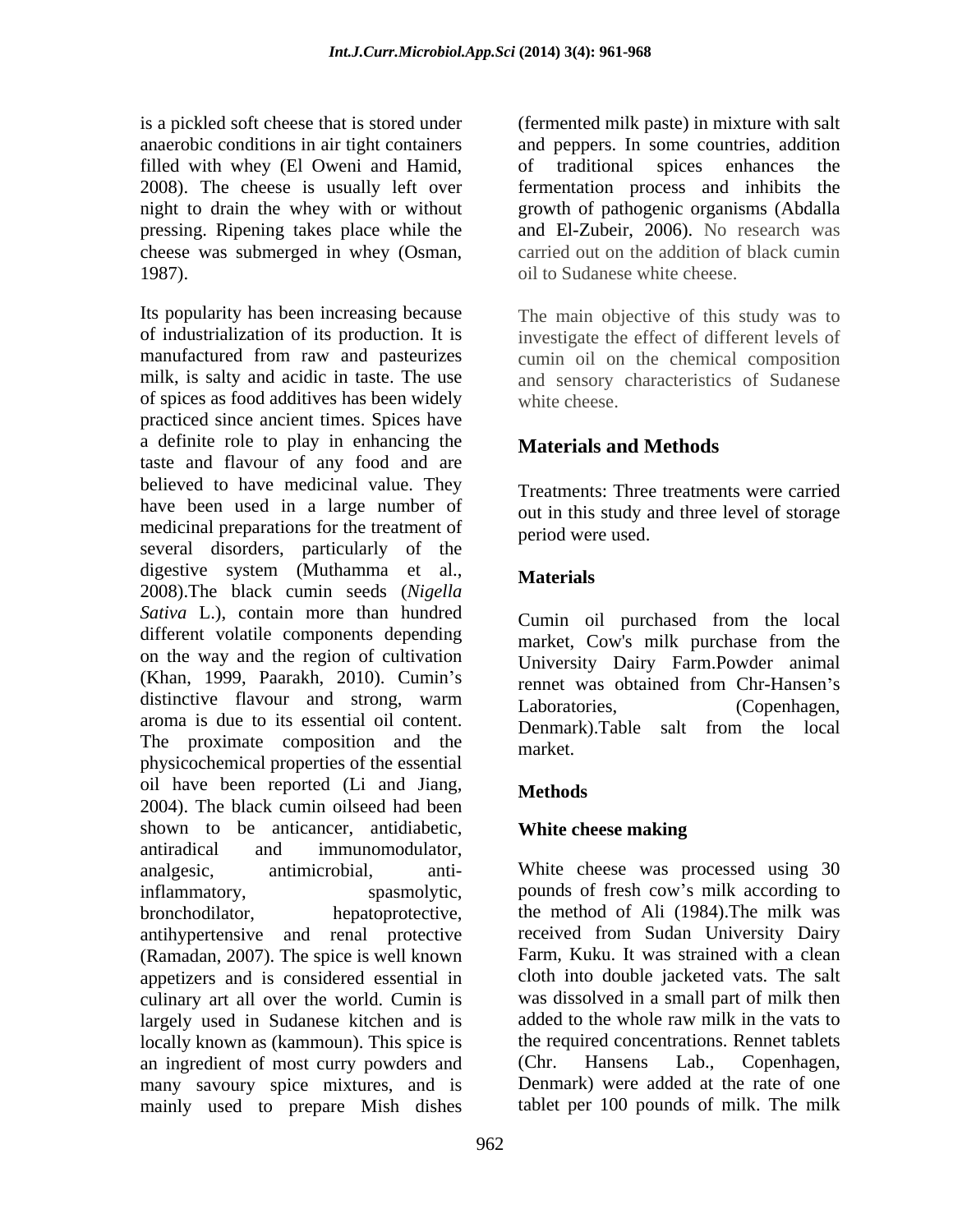was then stirred for 10 minutes and left for ANOVA variance analysis through coagulation. After 2 – 3 hours the general linear model procedure of SPSS coagulated milk was cut for separation of whey; then the drained curd was divided differences were used to separate means at into three parts the first treatment is the  $p < 0.05$ . control without addition of cumin oil. To the second and third parts 0.1 and 0.3 % Results and Discussion cumin oil concentrations were added respectively. The curd of each treatment was transferred to a wooden mould lined with a clean cloth and pressed by a heavy weight of about 2 Kg for 6 hours. Thereafter the cheese was removed from The effect of cumin oil concentrations on the mould and cut into small cubes of the chemical composition of the Sudanese about  $5 \times 5 \times 5$  cm approximately. The white cheese are presented in Table 1. As whey was collected in a separate container shown in the table the titratable acidity of boiled for five minutes and used for the white soft cheese increased preservation of the particular cheese. The significantly (P< 0.001) with increase in cheese samples (200 grams quantities) cumin oil concentration. The highest were packed into triplicate plastic titratable acidity (2.24 $\pm$ 1.26%) was for the containers of 400 grams capacity each cheese samples with 0.3% cumin oil while containing 200 ml of the appropriate the lowest one was for the control cheese boiled whey. The containers were tightly closed and sealed with cellophane tapes around the cover. The containers were stored at room temperature which ranged of the cheese samples were not from  $35 - 37^{\circ}$ C for 14 days. Chemical analysis and sensory evaluation were

Total solids and ash contents were

The panel consisted of 10 panelists from the staff members and students were selected to judge for sensory evaluation

Statistical analysis was carried out using

ANOVA variance analysis through programme version 17). Least significant  $p < 0.05$ .

## **Results and Discussion**

## **Effect of cumin oil concentration on the chemical composition and sensory evaluation of Sudanese while cheese**

The effect of cumin oil concentrations on the white soft cheese increased cheese samples with 0.3% cumin oil while samples  $(1.25 \pm 0.83\%)$ .

carried out at zero, 7 and 14 days interval.<br>
cheese samples with 0.3% cumin oil was **Chemical analysis** 6.32%) in comparison with the control Titratable acidity%, Protein %, fat %, energy cheese (17.80±6.16%). However, determined according to AOAC (2003). and 0.3% cumin oil. The total solids **Sensory evaluation**<br>
cumin oil was significantly (P<0.001) according to Larmond (1978).<br>
samples. The highest ash content **Statistical analysis**<br>
with 0.3% cumin oil while the lowest one The results indicated that the fat contents of the cheese samples were not significantly (P>0.05%) different in all treatments. The protein content of the cheese samples with 0.3% cumin oil was significantly (P<0.05) higher  $(19.72\pm$ cheese  $(17.80\pm6.16\%)$ . However, the protein content was not significantly different in the cheese samples with 0.1 and 0.3% cumin oil. The total solids contents of the cheese samples with 0.1% higher  $(52.75\pm5.16\%)$  than that of the control cheese samples (48.21±8.43%). Cumin oil concentrations significantly affected the ash content of white cheese  $(3.21\pm0.96\%)$  was for the cheese samples  $(2.55\pm1.25\%)$  was for the control cheese samples.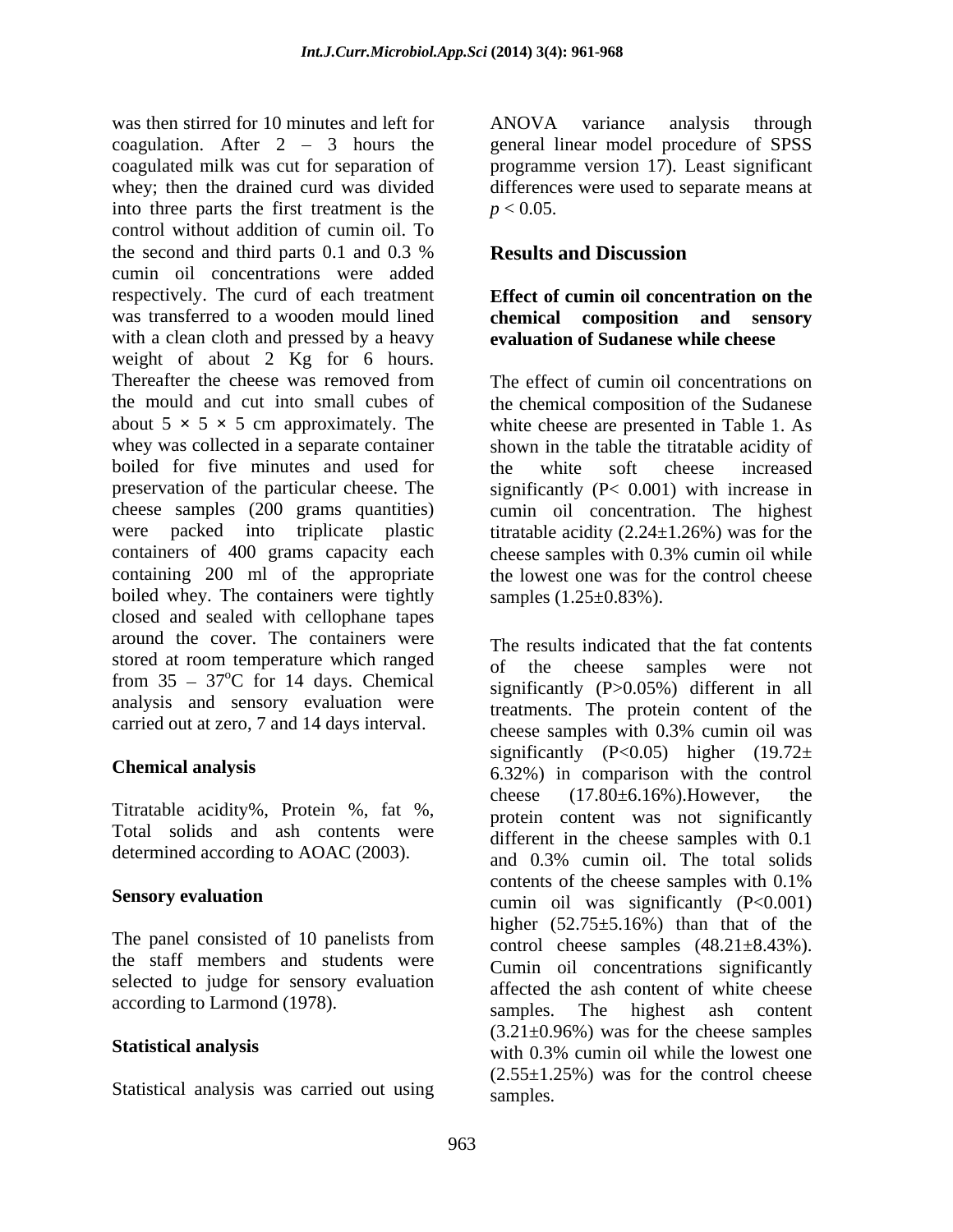Results in Table (2) present the effect of cheese samples at day 7 and thereafter cumin oil concentrations on sensory decreased in scores. The favour, taste and characteristics of the white cheese. The texture of the cheese samples showed the colour and texture of the cheese samples same trend. were not significantly (P>0.05) affected by cumin oil concentrations.However, the flavour and taste of the cheese were significantly (P<0.001) affected by cumin oil concentrations.The highest flavour

# **Effect of Storage period on the chemical**

Data in Table (3) showed the effect of (1992); Nuser (2001); Hassanein *et al.* storage period on the chemical (2013) and Ramadan (2007). composition of white cheese. The results revealed that the titratable acidity of the white cheese significantly  $(P<0.01)$  significant effect on the fat content of the increased as the storage period progressed. At day zero the titratable acidity of the cheese samples was  $(0.15 \pm 0.001\%)$  while  $(2013)$ . after 14 days of storage it was 3.33±0.001%. The fat content of the cheese samples was significantly significantly  $(P<0.05)$  as cumin oil (P<0.001) affected by the storage period, after 7 days of storage the fat contentwas accordance with that found by Hassanein decreased but towards the end of the *et al.* (2013) who stated that the protein storage period it increased to 35.00±0.52% .As the storage period progressed the concentration was higher than that of the protein content of cheese samples control cheese without cumin oil. The high significantly (P<0.001) increased. The protein content of the cheese samples with total solids contents of the cheese sample cumin oil might be due to the inhibition showed the same trends as the protein contents. in the cheese samples. The total solids

Results in Table (4) illustrate sensory characteristic of the cheese samples as treatments.The best colour was for the

same trend.

## **Effect of Cumin oil concentrations on chemical composition and sensory propeties of white soft cheese:-**

scores was recorded for the cheese Titratable acidity of the cheese was samples with 0.3% cumin oil while the affected by cumin oil concentrations lowest one was for the control cheese. (Table 1). The high titratable acidities of **composition and sensory characteristics** which increases the acidity of the cheese **of Sudanese white cheese** samples with cumin oil. These results were the cheese with cumin oil could be attributed to acidic effect of cumin oil in agreement with those reported by Kur (2013) and Ramadan (2007).

> Cumin oil concentration does not have any cheese samples (Table 1). These results agreed with those of Hassanein *et al.* (2013).

Crude protein contents increased significantly(P<0.05) as cumin oil concentration increase these result was in content of cheese samples with cumin oil effect of cumin oil on the microorganisms contents showed the same trend as protein contents (Table 1).

affected by storage period. The results The high ash content of the cheese indicated that significant variations samples with cumin oil concentration (P>0.05) were observed in the colour, (Table 1) could be due to preservation flavour, taste and texture of all effect of the cumin oil on the cheese components.These results were in line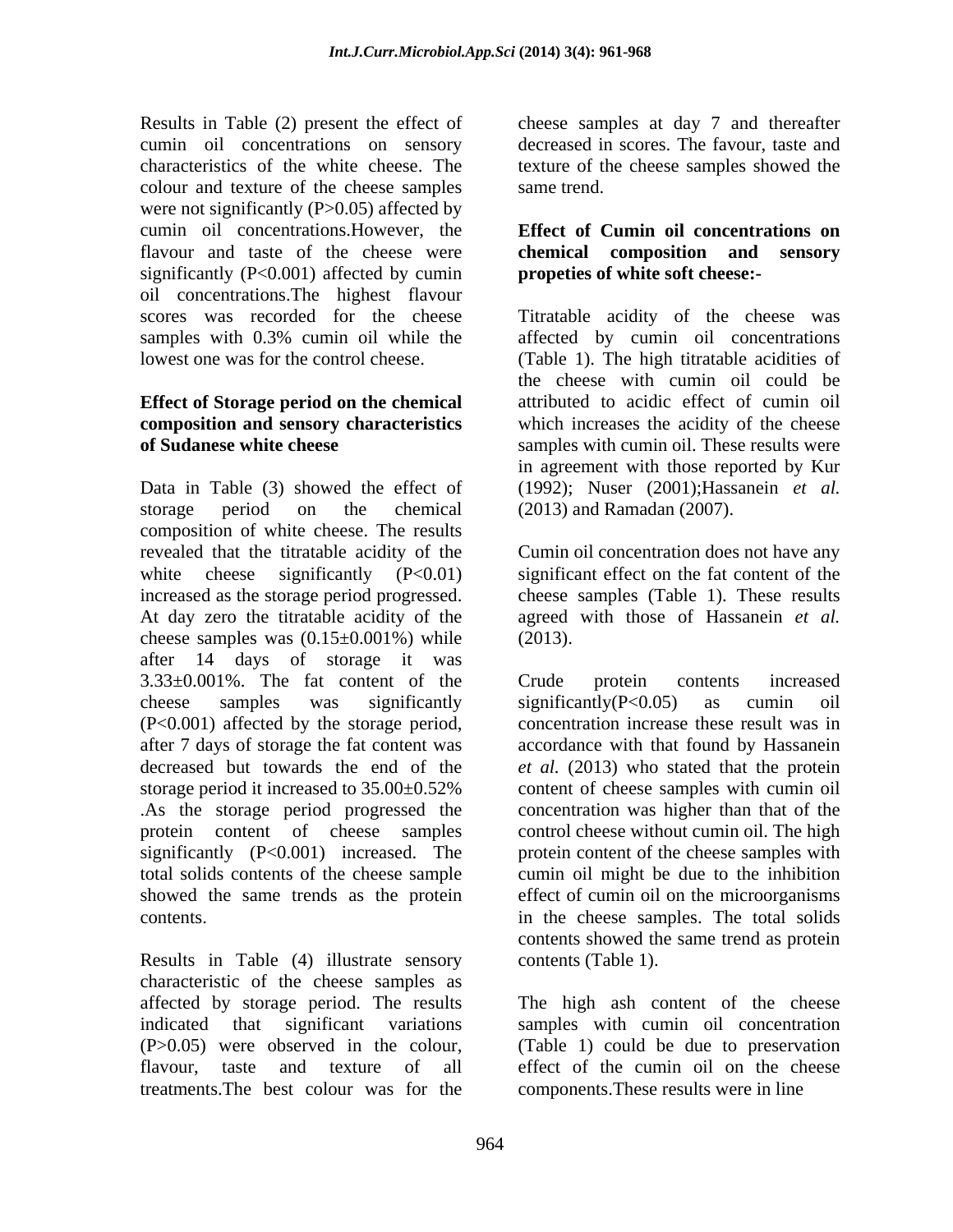| <b>Treatments</b>                          |                                            |           | <b>Chemical composition %</b>                                                                                                   |                                                           |    |
|--------------------------------------------|--------------------------------------------|-----------|---------------------------------------------------------------------------------------------------------------------------------|-----------------------------------------------------------|----|
|                                            | Titrat.<br>aciditv                         | Fat       | <b>Protein</b>                                                                                                                  | <b>Total solids</b>                                       |    |
| <b>Control cheese</b>                      |                                            |           | $1.25 \pm 0.83^c$   $29.04 \pm 5.60$   $17.80 \pm 6.16^b$   $48.21 \pm 8.43^c$   $2.55 \pm 1.25^{ca}$                           |                                                           |    |
| $\vert$ Cheese with $0.1\%$<br>  cumin oil | $1.52 \pm 0.43^{\circ}$   $29.31 \pm 3.57$ |           | $19.01 \pm 4.95^{ab}$                                                                                                           | $\vert$ 51.75±8.66b <sup>a</sup>   2.66±1.03 <sup>a</sup> |    |
| Cheese with $0.3\%$<br>cumin oil           |                                            |           | $\left  2.24 \pm 1.26^a \right  29.42 \pm 4.97 \left  19.72 \pm 6.32^a \right  52.75 \pm 5.16^a \left  3.21 \pm 0.96^b \right $ |                                                           |    |
| <b>Level of Significant</b>                | **                                         | <b>NS</b> |                                                                                                                                 |                                                           | ** |

| <b>Table.1</b> Effect of cumin oil on chemical composition of soft white cheese |  |
|---------------------------------------------------------------------------------|--|
|                                                                                 |  |

**abcMeans bearing different super scripts within columns are significantly different (P<0.001)**

**Table.2** Effect of cumin oil on the sensory characteristics of soft white cheese.

| <b>Treatments</b>            | <b>Sensory characters</b>                        |                |                                                                              |                                                          |
|------------------------------|--------------------------------------------------|----------------|------------------------------------------------------------------------------|----------------------------------------------------------|
|                              | Colour                                           | <b>Flavoul</b> | <b>Taste</b>                                                                 | Texture                                                  |
| Control cheese               |                                                  |                | $\vert 4.87 \pm 0.28b \vert 4.33 \pm 0.40b \vert 3.66 \pm 0.30b \vert$       | $5.93 \pm 0.33$                                          |
| Cheese with 0.1% cumin oil   |                                                  |                | $\vert 4.80\pm0.28c \vert 4.93\pm0.43b \vert 3.53\pm0.32b \vert 5.53\pm0.33$ |                                                          |
| Cheese with 0.3 % cumin oil  | $\vert 5.42 \pm 0.27a \vert 6.86 \pm .34a \vert$ |                | $5.66 \pm 0.30a$                                                             | $6.20 \pm 0.32$                                          |
| Level of Sig.                |                                                  |                |                                                                              | טוי                                                      |
| <sup>abc</sup> Means bearing |                                                  |                |                                                                              | different super scripts within columns are significantly |

**different(P<0.01)**

**Table.3** Effect of Storage period on the chemical composition of soft white cheese

| Storage   | Chemical composition $\%$       |                                                                                                                            |                |                    |             |
|-----------|---------------------------------|----------------------------------------------------------------------------------------------------------------------------|----------------|--------------------|-------------|
|           | Period/days Titrat. acidity Fat |                                                                                                                            | <b>Protein</b> | Total solids   Ash |             |
| Zero      | $0.15 + 0.001$ °                | $\mid$ 27.88±0.54 <sup>b</sup> $\mid$ 25.83±0.43 <sup>a</sup> $\mid$ 57.06±0.26 <sup>a</sup> $\mid$ 4.20±0.08 <sup>a</sup> |                |                    |             |
|           | $1.70+0.001^{\circ}$            | $\left  24.89 \pm 0.52^c \right  13.10 \pm 0.43^c \left  39.65 \pm 0.26^c \right  2.70 \pm 0.08^b$                         |                |                    |             |
|           | $3.33+0.001^{\circ}$            | $135.00 \pm 0.52^{\circ}$   17.60 $\pm 0.43^{\circ}$   56.02 $\pm 0.25^{\circ}$   2.13 $\pm 0.07^{\circ}$                  |                |                    |             |
| Sig.level |                                 |                                                                                                                            | жж             | **                 | <b>. **</b> |

**abcMeans bearing different super scripts within columns are significantly different (P<0.001)**

**Table.4** Effect of storage period on sensory characteristics of soft white cheese

| Storage period/days | <b>Sensory characters</b>      |                              |                           |                                                         |
|---------------------|--------------------------------|------------------------------|---------------------------|---------------------------------------------------------|
|                     | Colour                         | <b>Flavour</b>               | <b>Taste</b>              | <b>Texture</b>                                          |
|                     | $4.63 \pm 0.28$ <sup>b</sup>   | $4.46 \pm 0.41^b$            | $4.44 \pm 0.30^{\circ}$   | $+6.33 \pm 0.35$ <sup>a</sup>                           |
|                     | $1.5.60 \pm 0.25$ <sup>a</sup> | $6.13 \pm 0.45$ <sup>a</sup> |                           | $ 4.80\pm0.32^{\text{a}} $ 6.40 $\pm$ 0.33 <sup>a</sup> |
| -14                 | $4.86 \pm 0.28$ <sup>b</sup>   | $5.53 \pm 0.41$ <sup>a</sup> | $3.73 \pm 0.30^{\circ}$ . | $+4.93\pm0.34^b$                                        |
| Level of Sig.       |                                |                              |                           |                                                         |

**abcMeans bearing different super scripts within columns are significantly different(P<0.05)**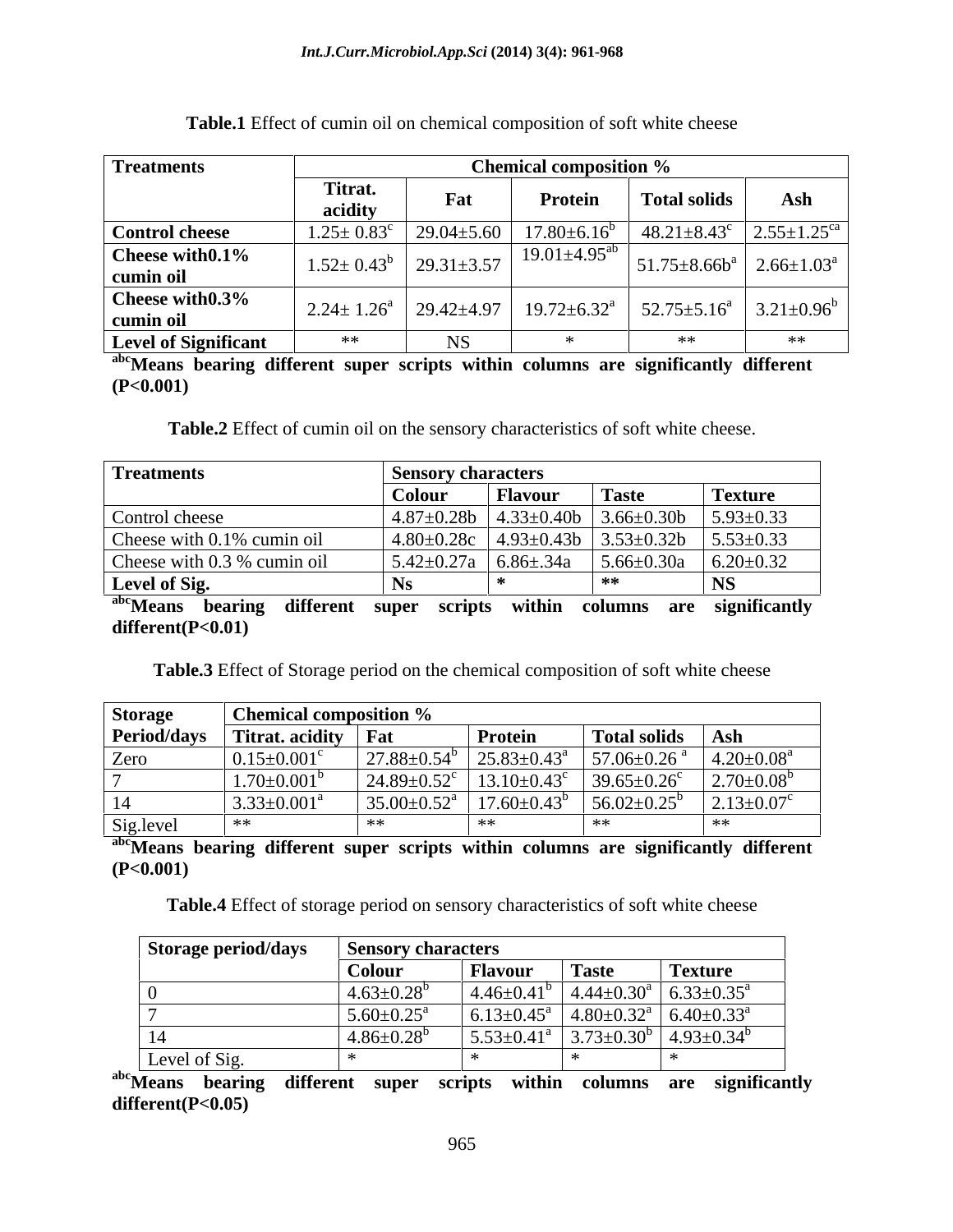Data shown in Table 2 indicate that the colour and texture did not affected by moisture from the curd as a result of lactic cumin oil concentration.However the acid development which causes curd flavor and taste scores of the cheese contraction. samples with cumin oil concentration were control cheese samples.These results were

## **Effect of storage period on chemical composition and sensory properties of**

The development of titratable acidity The storage period showeed during storage till the day 14(Table 3) reporte by ElOwni and Hamid (2008); Hamid and Abdelrahman (2012). It could be concluded that the cumin oil

The decrease fat content of the cheese microflora, however the increase fat content at the end of storage period probably due to high moisture loss during References storage.These results were in line with those found by Hamid and Abdelrahman

The protein and Total solids contents of Cheese. Ph.D. thesis, University of the cheese samples significantly increase Tennesse. Knoxvilla, U.S.A during storage (Table 3) these findings Abdalla, W.M. and I.E.M. El Zubeir, were in line with those of Abdel Razig (1996) and Kim *et al.* (1992) who reported that the protein contents of cheese increased during ripening due to decrease  $1(1)$ : 21-26 in moisture contents. Other results Abdel Razig, A.K.1996. Production of indicated that the protein contents decreased during storage due to protein Milk Sources. M.Sc. Thesis.

with those reported by Ramadan (2007) degradation leading to formation of water and Hassanein et al. (2013). soluble compounds (Abdalla, 1992).

> The increase due to continuous loss of moisture from the curd as a result of lactic contraction.

significantly higher than those of the The storage period significantly (P<0.05) similar to those found by Hassanein et samples(Table 3). This could be due to the al.(2013). continous loss of moisture during storage. **white soft cheese** Hamid (2008). decrease the ash content of the cheese These results were in accordance with Hassanein et al. (2013); Hamid and Abdelrahman(212) and ElOwni and Hamid (2008).

could be due to the growth of lactic acid sensory parameters(Table 4). The highet bacteria which increased the level of lactic scores for all sensory characters were at acid in the cheese (Walstra *et al.,* 1999). day 7 the afterwards the scores decline The results were in agreement with those might be due to the lipolytic and The storage period showeed significantly( $P < 0.05$ ) variations in all the proteolytic actions of microorganisms.

samples at day 7 (Table3) could be due to ash contents of white soft cheese and it the lipolytic effect of the cheese improve the quality of white cheese during concentration had significant effect on the titratable acidity, protein, total solids and storage.

## **References**

- (2012). Conditions on the Microbiological and Abdalla, O.M. 1992. Effect of Processing Chemical Properties of White Soft Tennesse, Knoxvilla, U.S.A
	- 2006. Microbial hazards associated with fermented milk (Roub and Mish) processing in Sudan. Int. J. Dairy Sci., 1(1): 21-26
	- White Soft Cheese from Different Milk Sources. M.Sc. Thesis,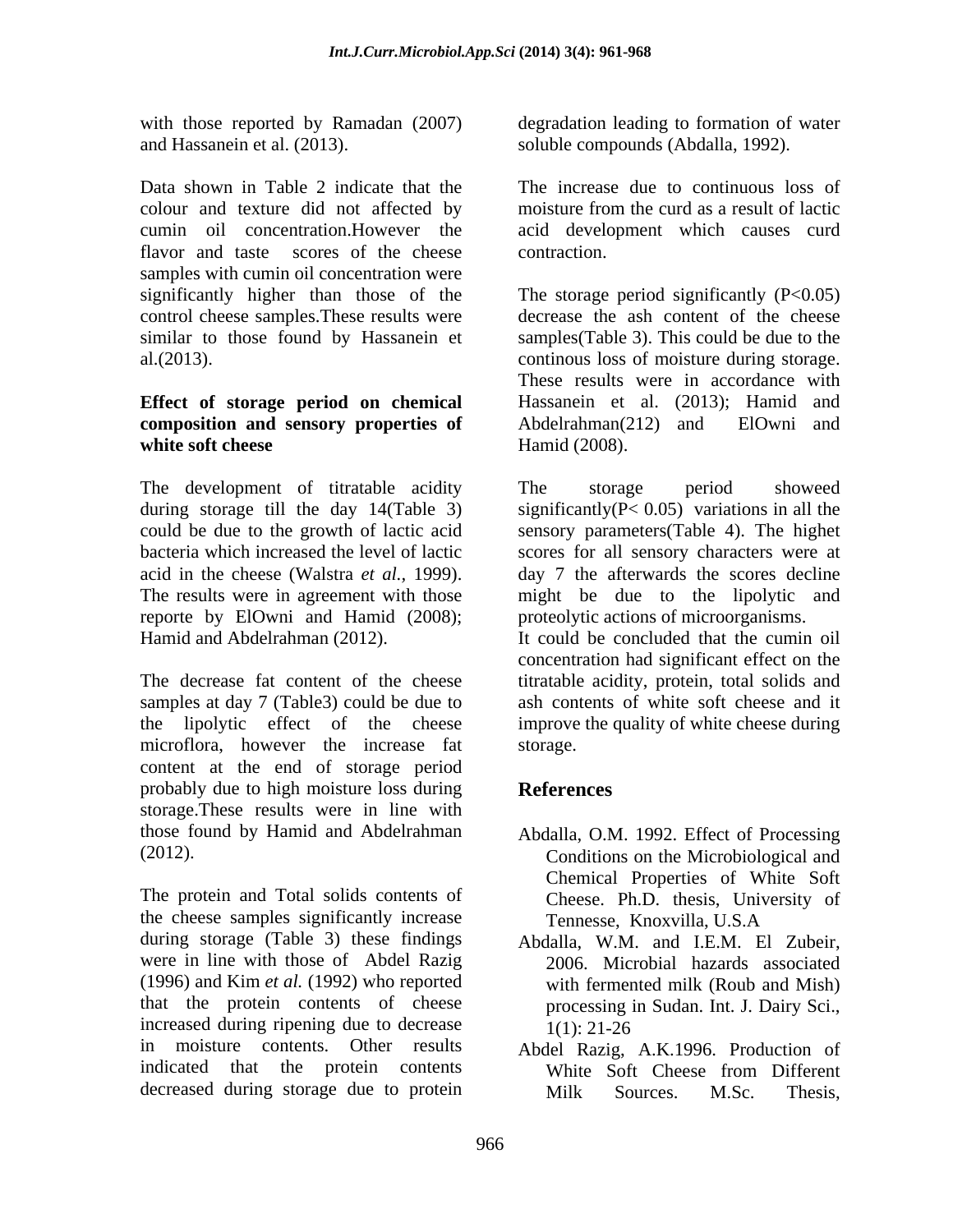- Abdelgadir, W.S., Hamad, S.H., Moller,
- Ali, M.Z. 1984. *Some Aspects of Soft*
- 
- Dirar, A.H., 1993. The Indigenous Ethnopharmacology 104, 278–282. Wallinford, UK.
- cyminum L.). Flavour and Fragrance
- EL Owni ,O. A.O. and Hamid, O. I.A. 2008.Effect of Storage period on
- . El-Hamidi, A., Ahmed, S.S., 1966. The
- 
- mom, Cinnamon and Fenugreek to 311–313.

University of Khartoum, Sudan. International Journal of Dairy Science  $7(2)$ : 43 – 50.

- P.L. and Jakobsen, M. 2001. Hassanein, M.F.R., Mahgoub, S.A. and El-<br>Characterization of the dominant Zahar, K.M. 2013. Soft cheese micro biota of Sudanese fermented supplemented with black cumin oil: milk Rob. Int. Dairy J., 11: 63-70. Impact on food borne pathogens and Congress of Microbiology, Sofia, quality during storage. Saudi Journal Bulgaria, pp. 415 420. of Biological Sciences vol:20(in Press) Hassanein, M.F.R., Mahgoub, S.A. and El- Zahar, K.M. 2013. Soft cheese
- *Cheese Production*. Ph.D. Thesis, Kamalinejad, M., 2006. Effects of the University of Reading, U.K fruit essential oil of Cuminum AOAC, 2009.Official Methods of Analysis of the Association of Official pentylenetetrazolinduced epileptiform Analytical Chemists, Benjamin activity in F1 neurones of Helix Franklin Station,Washington, D.C. Janahmadi, M., Niazi, F., Danyali, S., fruit essential oil of Cuminum cyminum Linn. (Apiaceae) on aspersa. Journal of
	- Fermented Foods of the Sudan: A Khan, M.A. 1999: Chemical composition Study in African Food and and medicinal properties of *Nigella*  Nutrition. CAB International, *sativa* Linn. Inflammopharmacology, 7: 15 35
- Eikani, H.M., Goodarznia, I., Mirza, M., Kim, K.S.; IN, Y.N.; Lee, S.Y. and Chung, 1999. Supercritical carbon dioxide Y.H. 1992. Changes of physiochemical extraction of cumin seeds (Cuminum Journal 14, 29–31. The reports of the rural development characteristics of natural cheddar during ripening. Research administration; Livestock. 34 (2) 29 32 *DSA Abstr*. (1993) 55 No. (6067
- Weight loss, chemical composition, Kosikowski, F.V.1982. Cheese and Microbiological and sensory *Fermented Milk Food*. Edwards characteristics of Sudanese white Brothers, Inc., Ann. Arbor., Michigan, cheese. Pakistan Journal of Nutrition USA Kur, L.L.A. 1992. Effect of  $7(1)$ :  $75 - 80$  Storage on the Quality and Chemical content and composition of some Cheese. M.Sc. Thesis, University of Gurgenova,K., Wawrzyniak,P. and Kosikowski, F.V.1982. *Cheese Fermented Milk Food*. Edwards Composition of Sudanese White Khartoum, Sudan.
	- Zbiciński, I. 2012. SUPERCRITICAL Larmond. E 1977. Laboratory Methods for EXTRACTION AND Sensory Evaluation of Food. Canadian FRACTIONATION OF RAW Department of agriculture, Ottawa, BLACK CUMIN OIL. Canada. Sensory Evaluation of Food. Canadian Department of agriculture, Ottawa, Canada.
- <http://www.oilpressmachine.com> Li, R., Jiang, Z.-T., 2004. Chemical (01.08.2012). composition of the essential oil of Hamid, O.I. A. and Abdurrahman, N. A.M.2012 .Effect of Adding Carda Flavour and Fragrance Journal 19, Cuminum cyminum L. from China. 311–313.
	- goats milk Curd on the Quality of white cheese during Storage. Purnima, K.T., Prakash, V., 2008. Muthamma, M.K.S., Hemang, D.,